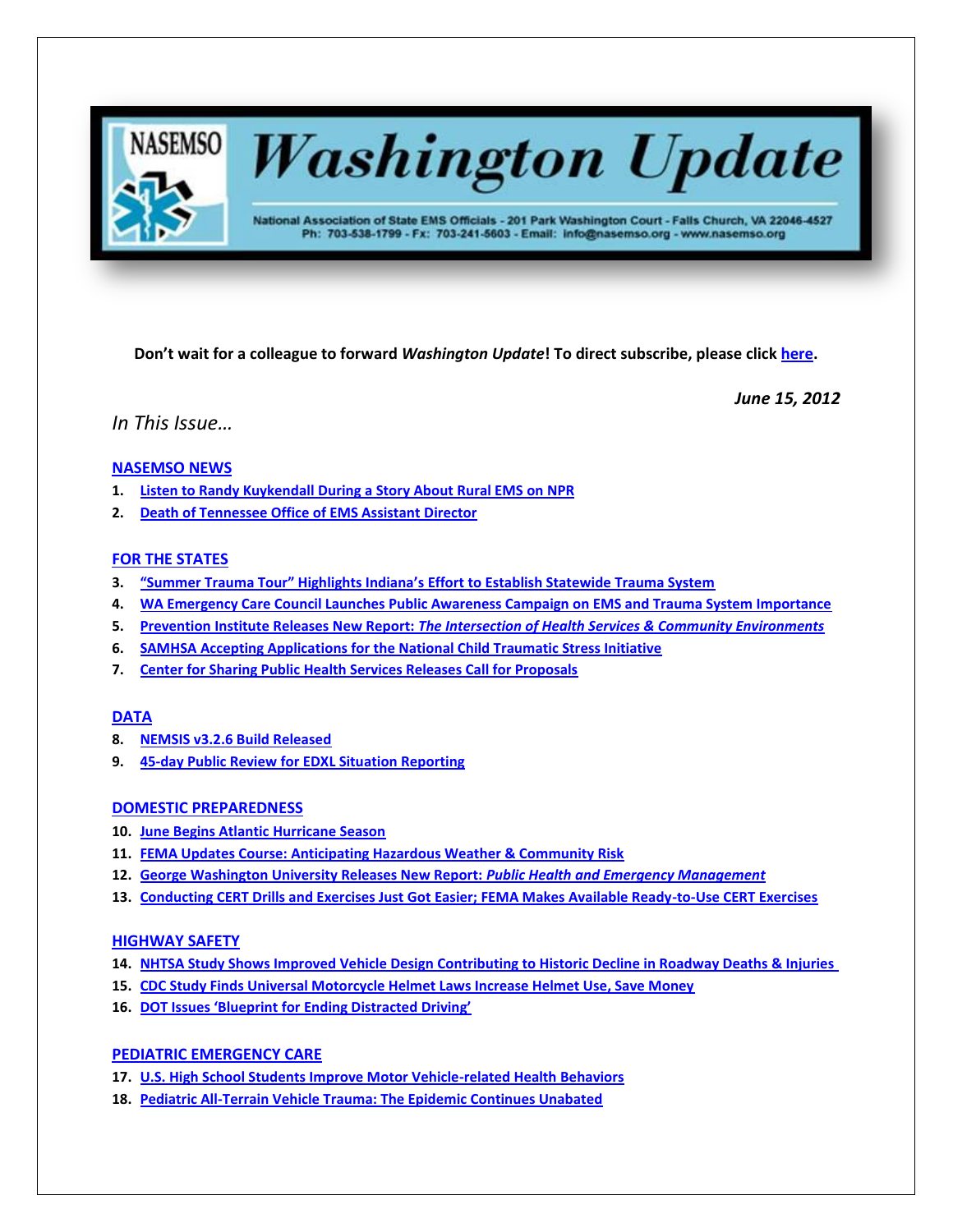## **[RURAL EMS](#page-5-1)**

**19. IOM Announces "[The Role of Telehealth in an Evolving Health Care Environment" Workshop](#page-5-2)**

## **[TRAUMA](#page-5-1)**

**20. [CQ Researcher Releases Special Report on TBI](#page-5-3)**

### **[FEDERAL PARTNERS](#page-6-2)**

- **21. [Application Period to Open Monday, June 11, for FY 2012 Assistance to Firefighters Grants](#page-6-3)**
- **22. [June is Posttraumatic Stress Disorder Awareness Month](#page-6-4)**
- **23. [FEMA Supports Legislative Change to Allow Tribal Governments to Directly Apply for Federal Disaster Aid](#page-6-0)**
- **24. [CDC Offers Emergency Preparedness Guide for Older Adults](#page-6-1)**
- **25. [AHRQ Requests Nominations for its National Advisory Council](#page-6-5)**

## **[INDUSTRY NEWS](#page-7-0)**

- **26. [Federal Partners Continue to Support Response to Western Fires](#page-7-1)**
- **27. [Report Shows Regional Care Systems to Treat Severe Heart Attacks Improve Survival Rates](#page-8-0)**
- **28. [National Planning Framework \(PPD 8\) Working](#page-7-2) Draft Documents Released**
- **29. [Congressional Research Service Issues Two New Reports](#page-8-1) on the US Fire Administration and SAFER Grants**
- **30. [National PSA Campaign Launches to Encourage Americans to Adapt and Prepare for Wildland Fires](#page-9-0)**
- **31. [Medicare: Progress Made to Deter Fraud, but More Could Be Done](#page-9-1)**
- **32. [New Report From The Nurse Triage Line Project: H1N1 Phone Triage Lines Informed, Aided Patients](#page-8-0)**
- **33. [Quality of Cardiac Care Is Improving](#page-8-2)**
- **34. [AHRQ's Health Care Innovations Exchange Focuses on Coordinating Community Care for Seniors](#page-8-1)**

#### **[LINKS TO INTERESTING ABSTRACTS OR WEBCASTS](#page-9-2)**

- **35. [Toxic Exposures, Emergency Planning and Electronic Health Records Webinar](#page-9-0)**
- **36. [MCHB to Host Free Webinar: Kids in Disaster](#page-9-1)**

## **UPCOMING EVENTS**

#### **\*\*\*STATEWIDE EMS CONFERENCES\*\*\***

**\*\*[\\*National Conferences and Special Meetings\\*](#page-10-0)\*\***

#### <span id="page-1-0"></span>**1. Listen to Randy Kuykendall During a Story About Rural EMS on NPR**

NASEMSO President Randy Kuykendall appears in a recent NPR Story "Ambulance Service A Struggle In Rural Colorado Counties". Some rural counties are having trouble affording ambulance services. Urban ambulances have frequent calls and less territory to cover, which helps keep them afloat. But in more sparsely populated areas, calls can be few and far between. Funding for these emergency services are low-hanging fruit for counties facing tough budgets. Clic[k here](http://www.npr.org/2012/06/12/154824748/ambulance-service-a-struggle-in-rural-colo-counties) to listen to the full story.

## <span id="page-1-1"></span>**2. Death of Tennessee Office of EMS Assistant Director**

It is with great sadness and sorrow that the Tennessee Office of Emergency Medical Services must inform the EMS Community of the sudden and unexpected death on Wednesday, June 6, 2012 of Assistant Director Jackie Wilkerson. Prior to joining the Office in 2011 Jackie served over 25 years as the Director of Robertson County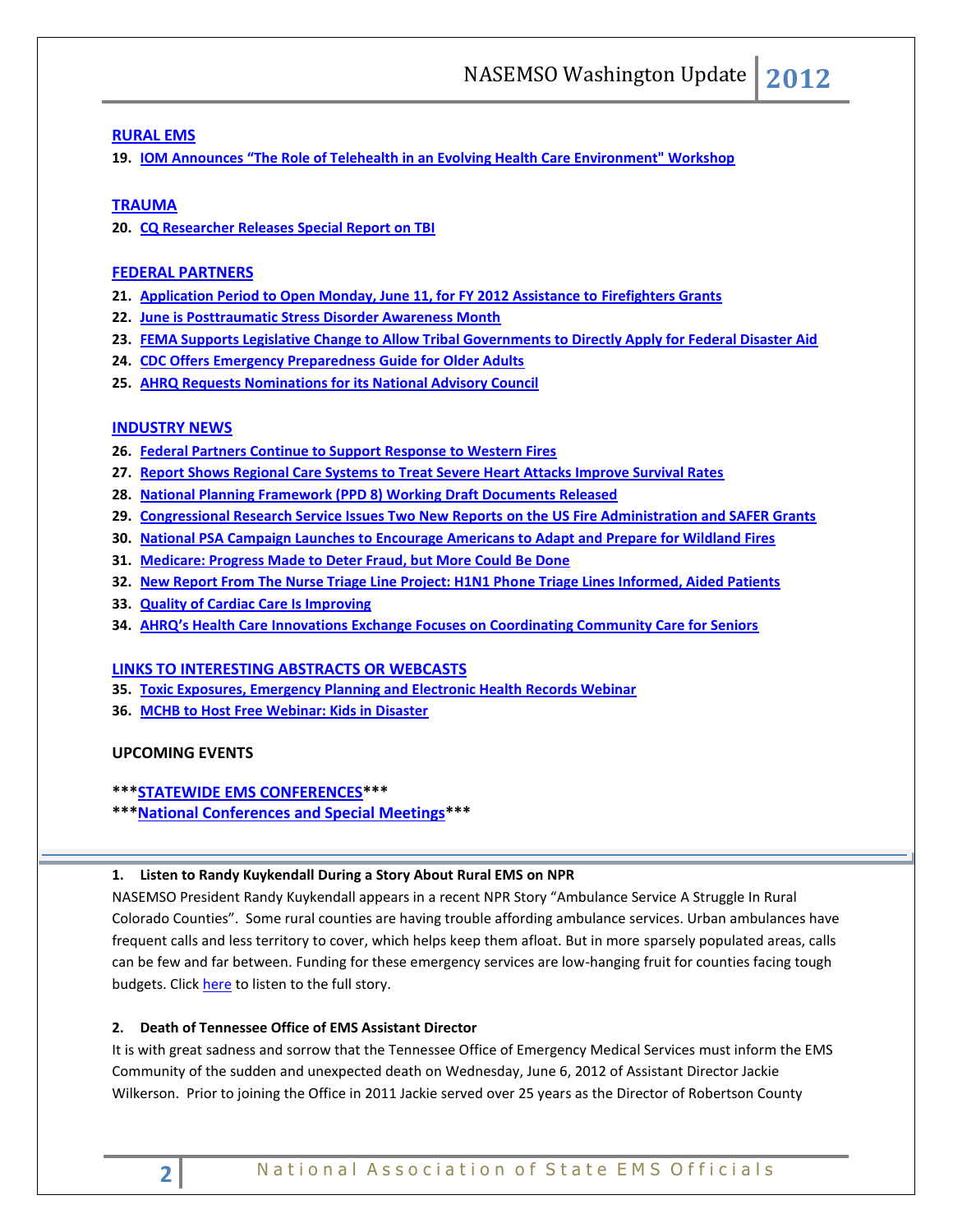EMS. Jackie's death is a great loss to his family, friends and coworkers as well as to the EMS Community. Please keep the family in your thoughts and prayers. Clic[k here](http://www.austinandbell.com/fh/obituaries/obituary.cfm?o_id=1501290&fh_id=11410) to read the obituary.

#### <span id="page-2-1"></span><span id="page-2-0"></span>**3. "Summer Trauma Tour" Highlights Indiana's Effort to Establish Statewide Trauma System**

Hoosiers who suffer traumatic injuries are now more likely to be treated at verified trauma centers immediately following an injury, thanks to the adoption of the Triage and Transport Rule by the state's Emergency Medical Services (EMS) Commission. The rule aims to better provide critical quality care during the first 60 minutes following a traumatic injury, known as the "golden hour" of care in emergency medicine. For more information...

## <span id="page-2-2"></span>**4. WA Emergency Care Council Launches Public Awareness Campaign on EMS and Trauma System Importance**

The North Central Emergency Care Council in Washington State recently launched a campaign to increase public awareness of the essential role the EMS and Trauma system plays in public safety and welfare. There are six small videos focused on each part of the system, and one full video that puts the whole picture together. Videos can be seen at [www.youtube.com/emsstories.](http://www.youtube.com/emsstories) These videos are lighthearted in nature to capture the attention of the general public. The goal is to provide brief education on each component of our existing system and its critical role in getting the right patient to the right hospital in the right amount of time. For more information on the Regional Council, please visit thei[r website.](http://www.ncecc.org/) 

#### <span id="page-2-3"></span>**5. Prevention Institute Releases New Report:** *The Intersection of Health Services & Community Environments*

The Prevention Institute has released a new report, *The Intersection of Health Services & Community Environments: 8 Profiles of State-Driven Initiatives to Advance Population Health.* These profiles were prepared in response to the Center for Medicare and Medicaid Innovation's interest in the important role of states in facilitating collaborations and comprehensive efforts that improve community environments. Clic[k here](http://www.preventioninstitute.org/component/jlibrary/article/id-327/127.html) to read the report. The report "highlights states that are leading and supporting comprehensive efforts to strengthen community health by keeping people healthy, in the first place." The publication will also be discussed on a webinar scheduled for Monday, July 2<sup>nd</sup>, from 2:30 – 4:00 (EDT). Clic[k here](https://calcasa.ilinc.com/perl/ilinc/lms/register.pl?activity_id=krbbsft&user_id) to register for the webinar.

#### <span id="page-2-4"></span>**6. SAMHSA Accepting Applications for the National Child Traumatic Stress Initiative**

The Substance Abuse and Mental Health Services Administration (SAMHSA) is now accepting applications for the Project LAUNCH grant. The goal is to create a shared vision for the wellness of children that drives the development of Federal, state and territorial, tribal, and locally based coordinated networks. [For more](http://www.samhsa.gov/newsroom/advisories/1205220628.aspx)  [information…](http://www.samhsa.gov/newsroom/advisories/1205220628.aspx)

#### <span id="page-2-5"></span>**7. Center for Sharing Public Health Services Releases Call for Proposals**

As communities face new challenges, like the increasing burden of chronic disease and lean fiscal environments, and new opportunities like advances in technology, many public health officials and policy-makers are exploring new ways to organize and structure the management and delivery of public health services. One such strategy is the sharing of services, resources and functions across multiple public health agencies and jurisdictions. These arrangements range from informal agreements around sharing discrete services or programs, to regionalization including the formal merger or consolidation of multiple public health agencies. In order to better understand the opportunity and impact of cross-jurisdictional sharing among public health agencies, the Robert Wood Johnson Foundation (RWJF) will fund up to 18 teams across the country that are exploring, implementing or improving cross-jurisdictional sharing arrangements to participate in the Shared Services Learning Community. The Robert Wood Johnson Foundation will provide two-year grants of up to \$125,000 to up to 18 teams of public health officials, policymakers, and other stakeholders that are exploring, implementing and/or improving CJS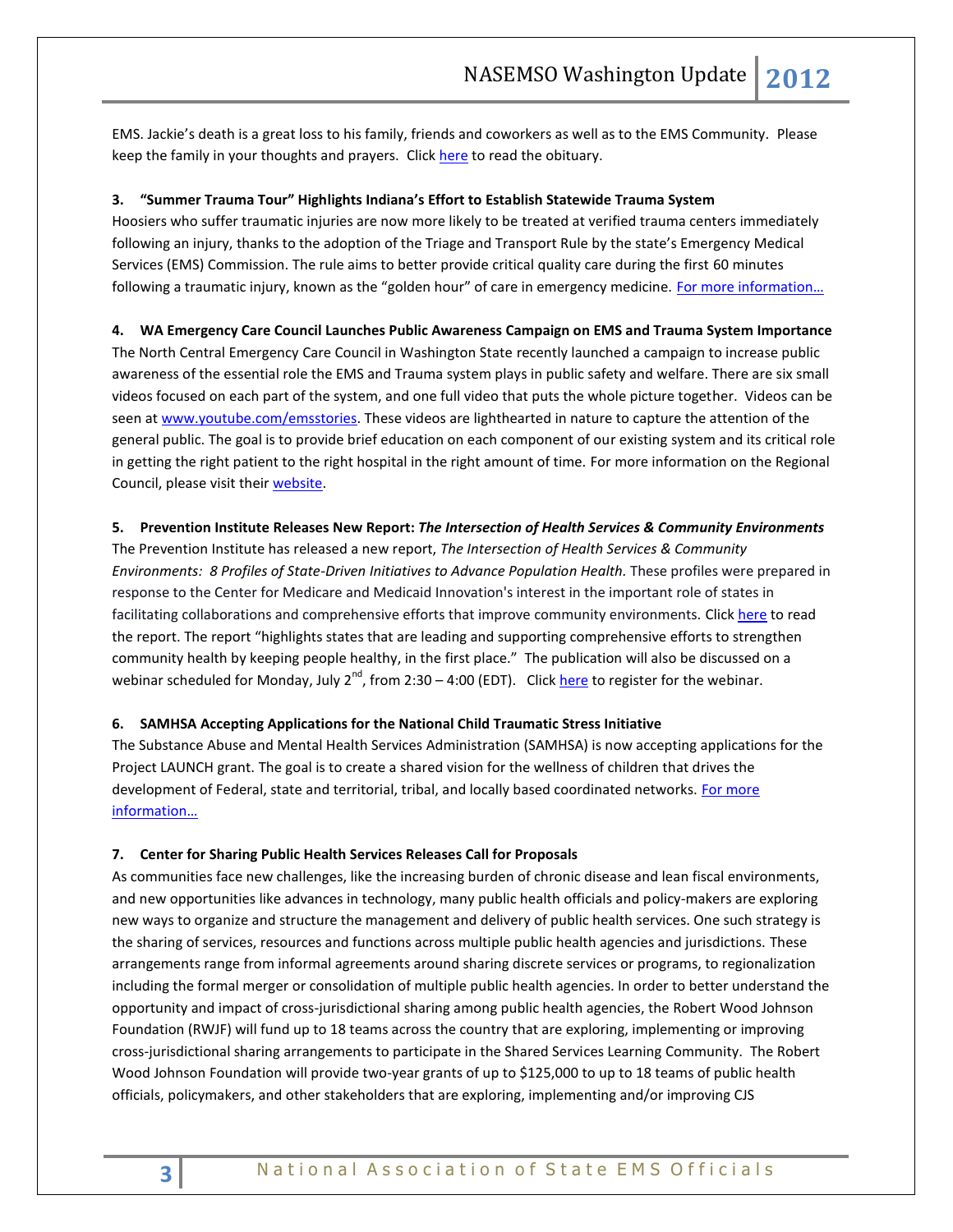arrangements between two or more public health agencies. The Shared Services Learning Community will foster a peer learning environment among teams that are taking a systematic approach to CJS arrangements to achieve the dual goals of greater efficiency and enhanced public health capacity. [For more information...](http://www.rwjf.org/applications/solicited/cfp.jsp?ID=21397&cid=XEM_A6078)

#### <span id="page-3-1"></span><span id="page-3-0"></span>**8. NEMSIS v3.2.6 Build 120604 Released**

NEMSIS v3.2.6 Build 120604 has been released and NEMSIS TAC does not expect to make any further changes to the v3.2.6 dataset within the next two years. For a summary of this information click [here.](http://www.nemsis.org/v3/overview.html) Additional components are available [here.](http://www.nemsis.org/v3/downloads/index.html) Suggested Lists can be foun[d here.](http://www.nemsis.org/v3/resources.html)

#### <span id="page-3-2"></span>**9. 45-day Public Review for EDXL Situation Reporting**

OASIS Emergency Management Technical Committee members have produced an updated Committee Specification Draft (CSD) and submitted this specification for 45-day public review: Emergency Data Exchange Language Situation Reporting (EDXL-SitRep) Version 1.0. The complete package of the prose specification document and related files are available [here.](https://www.oasis-open.org/committees/download.php/46170/edxl-sitrep-v1.0-csprd02.zip) Specification Overview: This XML-based Emergency Data Exchange Language (EDXL) Situation Reporting specification describes a set of standard reports and elements that can be used for data sharing among emergency information systems, and that provide incident information for situation awareness on which incident command can base decisions. The public review starts June 5, 2012 and ends July 20, 2012. This is an open invitation to comment. OASIS solicits feedback from potential users, developers and others, whether OASIS members or not, for the sake of improving the interoperability and quality of its technical work. Additional information about the specification and the OASIS Emergency Management TC may be found at the TC's public home page locate[d here.](http://www.oasis-open.org/committees/emergency/) Comments may be submitted to the TC by any person through the use of the OASIS TC Comment Facility which can be accessed via the button labeled "Send A Comment" at the top of the TC public home page, or directly by clicking [here.](http://www.oasis-open.org/committees/comments/form.php?wg_abbrev=emergency)

#### <span id="page-3-3"></span>**10. June Begins Atlantic [Hurricane](http://www.dhs.gov/ynews/releases/20120601-atlantic-hurricane-season-begins-today.shtm) Season**

The country begins preparations for the upcoming hurricane season, utilizing the 'Whole Community Approach'. "As part of this approach, we are engaging the broadest possible set of partners in our preparedness efforts integrating planning across federal, state, local, tribal and territorial governments as well as with private sector, community, non-governmental, and faith-based partners," said Department of Homeland Security Secretary Janet Napolitano. Hurricane season begins June 1 and extends through November 30. Being aware of risks and hazards and taking the steps to prepare can reduce the impacts of hurricanes. You can go to [www.ready.gov](http://www.ready.gov/) and find all of the tools and information you need to prepare your home, business and family. This season, we ask families, communities and businesses to *be a force of nature* by taking the pledge to prepare at [www.ready.gov/hurricanes.](http://www.ready.gov/hurricanes)

#### <span id="page-3-4"></span>**11. FEMA Updates Course: Anticipating Hazardous Weather & Community Risk**

This 2nd Edition module replaces the previous version (IS-271) and includes:

- Updated information on forecast products and recent severe weather or flooding events
- New details for establishing a successful warning partnership, including information about Integrated Warning Teams and use of social media technologies
- Added sections on human behavior and crafting effective messages
- Improved graphics and better-resolution case study data

[For more information…](http://training.fema.gov/EMIWeb/IS/is271a.asp)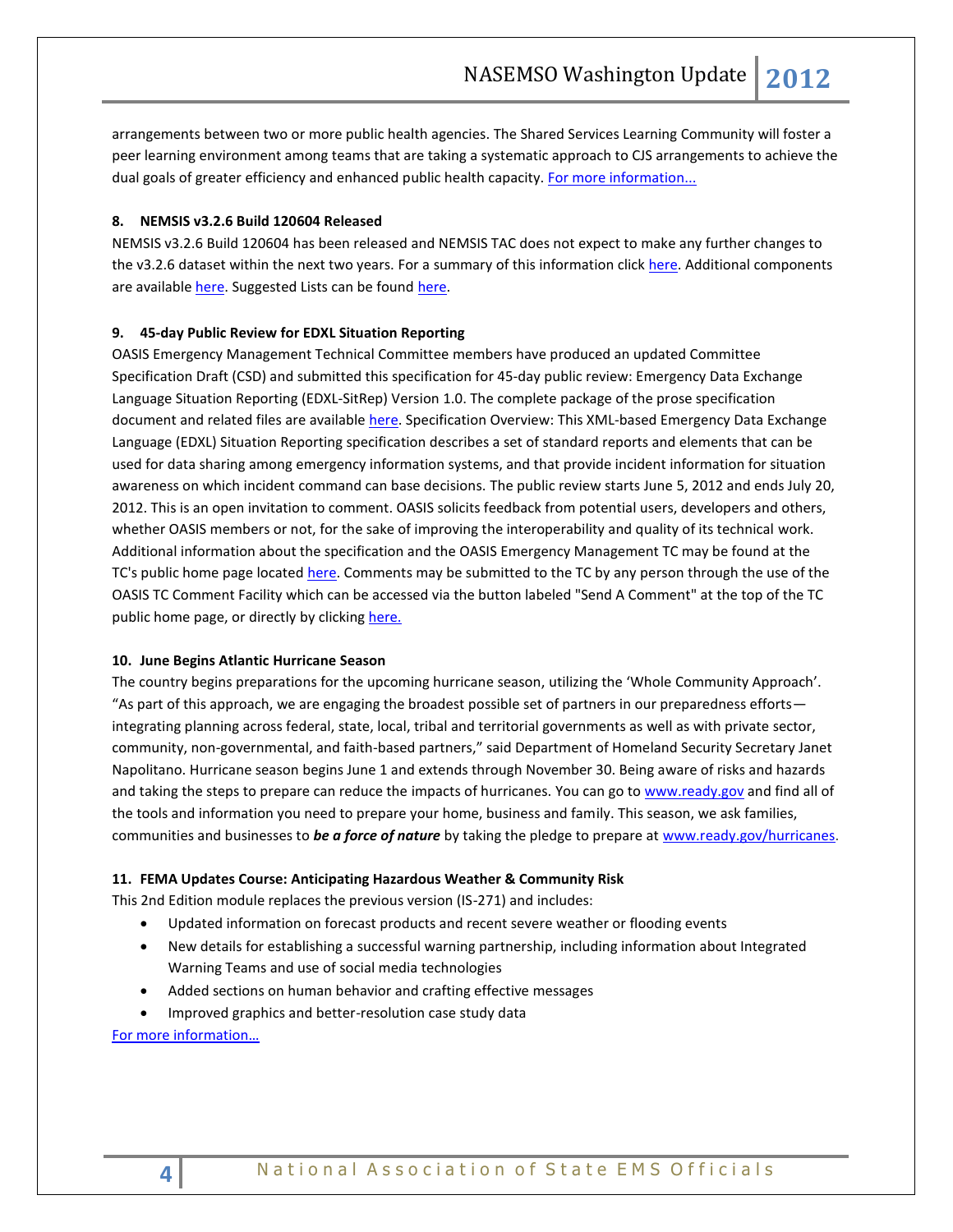#### <span id="page-4-0"></span>**12. George Washington University Releases New Report:** *Public Health and Emergency Management*

George Washington University's Homeland Security Policy Institute has released a new report, *Public Health and Emergency Management: Challenges and Opportunities*. Events of the past decade—including 9/11, the anthrax attacks, Hurricane Katrina, and the 2009 H1N1 pandemic—have shown that public health and emergency management efforts are interconnected and often overlap in time of crisis. It is thus important to recognize that the success of these missions—whether considered individually or jointly—depends on the continued support of policymakers. For more information...

## <span id="page-4-1"></span>**13. Conducting CERT Drills and Exercises Just Got Easier; FEMA Makes Available Ready-to-Use CERT Exercises**

The Community Emergency Response Team (CERT) Program at FEMA is pleased to announce a new library of 20 ready-to-use CERT exercises of all types, now available for download on the new *Drills and Exercises* page of the National CER[T website.](http://www.citizencorps.gov/cert/exercises.shtm) The new materials will help CERT programs conduct a variety of drills and exercises based on different scenarios. Drills and exercises are great opportunities for CERT programs to engage their volunteer members and to practice, assess, and improve their program's emergency response plans and on-the-ground operations. The scenarios, objectives, and events of each exercise can be used as is or modified to address the local CERT program's training priorities. The new web page includes materials for 4 drills, 6 tabletop exercises, 4 functional exercises, 4 full-scale exercises and 2 competitive events that were developed according to national guidance and principles outlined by the Homeland Security Exercise and Evaluation Program (HSEEP). All drills and exercises were developed with common terminology and a systematic approach consistent with the National Incident Management System (NIMS) framework to ensure that CERT programs are well-integrated with emergency management and incident response operations. For more information...

<span id="page-4-3"></span><span id="page-4-2"></span>**14. NHTSA Study Shows Improved Vehicle Design Contributing to Historic Decline in Roadway Deaths & Injuries** Analysis shows marked decline in likelihood of crashing, increased likelihood of escaping a crash without injuries in comparison of Model Year 2008 to Model Year 2000 cars. The U.S. Department of Transportation's National Highway Traffic Safety Administration (NHTSA) announced that better-designed, safer vehicles have contributed to an overall decline in crashes, deaths and injuries on U.S. roadways. In a new report recently released, the agency's analysis of police-reported crash data estimates that design improvements between Model Year 2000 and Model Year 2008 cars helped save 2,000 lives and prevented one million occupant injuries in the 2008 calendar year alone. [For more information…](http://www-nrd.nhtsa.dot.gov/Pubs/811572.pdf)

#### <span id="page-4-4"></span>**15. CDC Study Finds Universal Motorcycle Helmet Laws Increase Helmet Use, Save Money**

Annual cost savings in states with universal motorcycle helmet laws were nearly four times greater (per registered motorcycle) than in states without these comprehensive laws, according to a Morbidity and Mortality Weekly Report study just released the Centers for Disease Control and Prevention. Universal helmet laws require that motorcycle riders and passengers wear a helmet every time they ride. [For more inf](http://www.cdc.gov/media/releases/2012/p0614_motorcycle_laws.html)ormation…

### <span id="page-4-5"></span>**16. DOT Issues 'Blueprint for Ending Distracted Driving'**

U.S. Transportation Secretary Ray LaHood has released a "Blueprint for Ending Distracted Driving" that offers a comprehensive strategy to address the growing and dangerous practice of using handheld cell phones behind the wheel. The plan outlines concrete steps stakeholders around the country – from lawmakers and safety organizations to families and younger drivers – can take to reduce the risk posed by distracted driving. The *"Blueprint for Ending Distracted Driving"* outlines a plan that builds on the national momentum that Secretary LaHood and USDOT have spearheaded for the last three years. Recognizing the extent and complexity of the problem, the plan: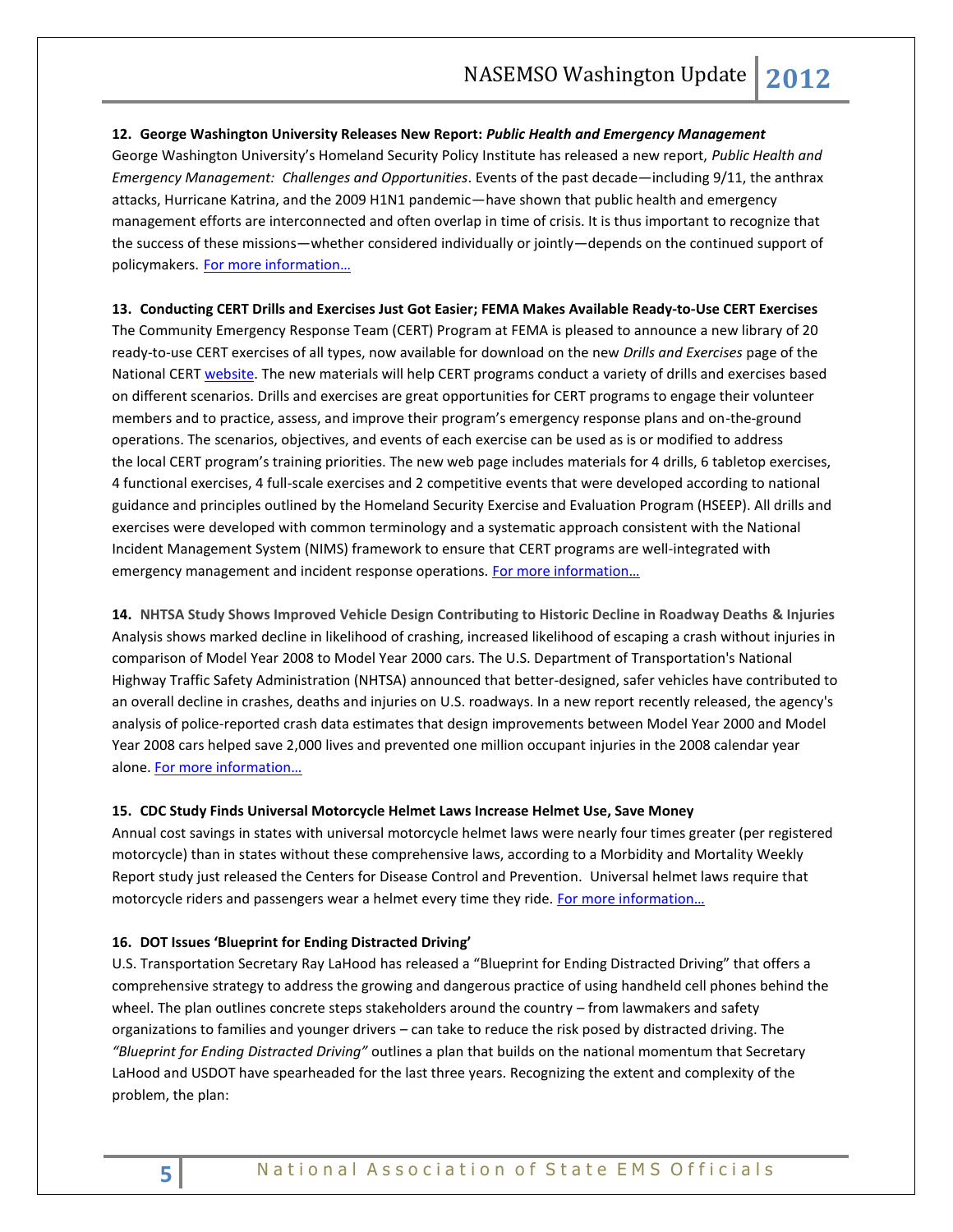- Encourages the remaining 11 states without distracted driving laws to enact and enforce this critical legislation.
- Challenges the auto industry to adopt new and future guidelines for technology to reduce the potential for distraction on devices built or brought into vehicles.
- Partners with driver education professionals to incorporate new curriculum materials to educate novice drivers of driver distraction and its consequences. Data from the National Highway Traffic Safety Administration (NHTSA) show drivers under the age of 25 are two to three times more likely than older drivers to send text messages or emails while driving.
- Provides all stakeholders with actions they can take that go beyond personal responsibility to helping end distracted driving nationwide.

<span id="page-5-0"></span>Click [here](http://links.govdelivery.com/track?type=click&enid=ZWFzPTEmbWFpbGluZ2lkPTIwMTIwNjA3LjgxMDkyNDEmbWVzc2FnZWlkPU1EQi1QUkQtQlVMLTIwMTIwNjA3LjgxMDkyNDEmZGF0YWJhc2VpZD0xMDAxJnNlcmlhbD0xNzAyMTgxMCZlbWFpbGlkPWFsdGVyQG5hc2Vtc28ub3JnJnVzZXJpZD1hbHRlckBuYXNlbXNvLm9yZyZmbD0mZXh0cmE9TXVsdGl2YXJpYXRlSWQ9JiYm&&&100&&&http://www.nhtsa.gov/staticfiles/nti/distracted_driving/pdf/811629.pdf) to download the *Blueprint for Ending Distracted Driving*. Click [here](http://www.distraction.gov/content/press-release/2012/06-7.html) to read the press release.

#### **17. U.S. High School Students Improve Motor Vehicle-Related Health Behaviors**

U.S. high school students have shown significant progress over the past two decades in improving many health-risk behaviors associated with the leading cause of death among youth—motor vehicle crashes—according to the 2011 [National Youth Risk Behavior Survey \(YRBS\)](http://links.govdelivery.com/track?type=click&enid=ZWFzPTEmbWFpbGluZ2lkPTIwMTIwNjA3LjgxMTY1MzEmbWVzc2FnZWlkPU1EQi1QUkQtQlVMLTIwMTIwNjA3LjgxMTY1MzEmZGF0YWJhc2VpZD0xMDAxJnNlcmlhbD0xNzAyMjIzMyZlbWFpbGlkPWFsdGVyQG5hc2Vtc28ub3JnJnVzZXJpZD1hbHRlckBuYXNlbXNvLm9yZyZmbD0mZXh0cmE9TXVsdGl2YXJpYXRlSWQ9JiYm&&&103&&&http://www.cdc.gov/HealthyYouth/yrbs/index.htm) recently released by the Centers for Disease Control and Prevention. However, youth are engaging in other dangerous practices such as texting and emailing while driving. For more [information…](http://www.cdc.gov/media/releases/2012/p0607_yrb_telebriefing.html)

#### **18. Pediatric All-Terrain Vehicle Trauma: The Epidemic Continues Unabated**

A [study p](http://click.bsftransmit1.com/ClickThru.aspx?pubids=8731%7c0830%7c445%7c497&digest=0%2fyEdOscxLAMMzzTsRE%2f7w&sysid=1)ublished in *Pediatric Emergency Care* aimed to: (1) examine the epidemiology of all-terrain vehicle (ATV) injuries in Arizona with emphasis on pediatric injuries, and (2) compare ATV injuries to those associated with motorcycle (MCC) and motor vehicle crashes (MVC). The trauma registry of a level 1 trauma center was used to identify all ATV crashes during a 5-year period (2004-2008) in patients younger than 16 years. A total of 250 pediatric ATV crashes were observed, rising from 29 in 2004 to 53 in 2008. ATV-related crashes were at least 30 times more likely than MVCs and almost 20 times more likely than MCCs. The study concluded ATV-related crashes have increased and have become a significant source of injury. More public education and awareness of the dangers associated with ATV is needed.

#### <span id="page-5-2"></span>**19. IOM Announces "The Role of [Telehealth in an Evolving Health Care Environment"](http://click.newsletters.nas.edu/?ju=fe2715747d6700747d1671&ls=fdf11c78716c017e71147675&m=fefd1276756204&l=fe991673776d017c75&s=fe261c7974600474741273&jb=ffcf14&t=) Workshop**

The Institute of Medicine (IOM) is pleased to announce a workshop to be held on "The Role of [Telehealth in an](http://click.newsletters.nas.edu/?ju=fe2715747d6700747d1671&ls=fdf11c78716c017e71147675&m=fefd1276756204&l=fe991673776d017c75&s=fe261c7974600474741273&jb=ffcf14&t=)  [Evolving Health Care Environment .](http://click.newsletters.nas.edu/?ju=fe2715747d6700747d1671&ls=fdf11c78716c017e71147675&m=fefd1276756204&l=fe991673776d017c75&s=fe261c7974600474741273&jb=ffcf14&t=)" This workshop will be held on August 8-9, 2012 at the NAS Building in Washington, DC. This workshop will revolve around the potential for telehealth to serve geographically isolated individuals and extend the reach of scarce resources while also emphasizing the quality and value in the delivery of health care services. The workshop is FREE and open to the public, however due to space restrictions, advance registration is required. Registration for the forum is now open. For more information and to register for the workshop, click [here.](http://www.iom.edu/Activities/HealthServices/Telehealth.aspx)

#### <span id="page-5-3"></span><span id="page-5-1"></span>**20. CQ Researcher Releases Special Report on TBI**

*CQ Researcher* just released a special, comprehensive report on traumatic brain injury, which covers diagnosis and treatment of TBI, a chronology, the possible tie to dementia, and much more. The study shows that the damage caused by traumatic brain injury or TBI occurs in different areas of the brain of different people. Researchers indicate this finding may explain why people display different symptoms. Due to media attention this last year, [concussion](http://www.examiner.com/topic/concussion) or mild traumatic brain injury rose to one of the most prominently profiled brain conditions. Athletes and veterans brought the TBI to the forefront, but CQ Researcher reported falls by the very young and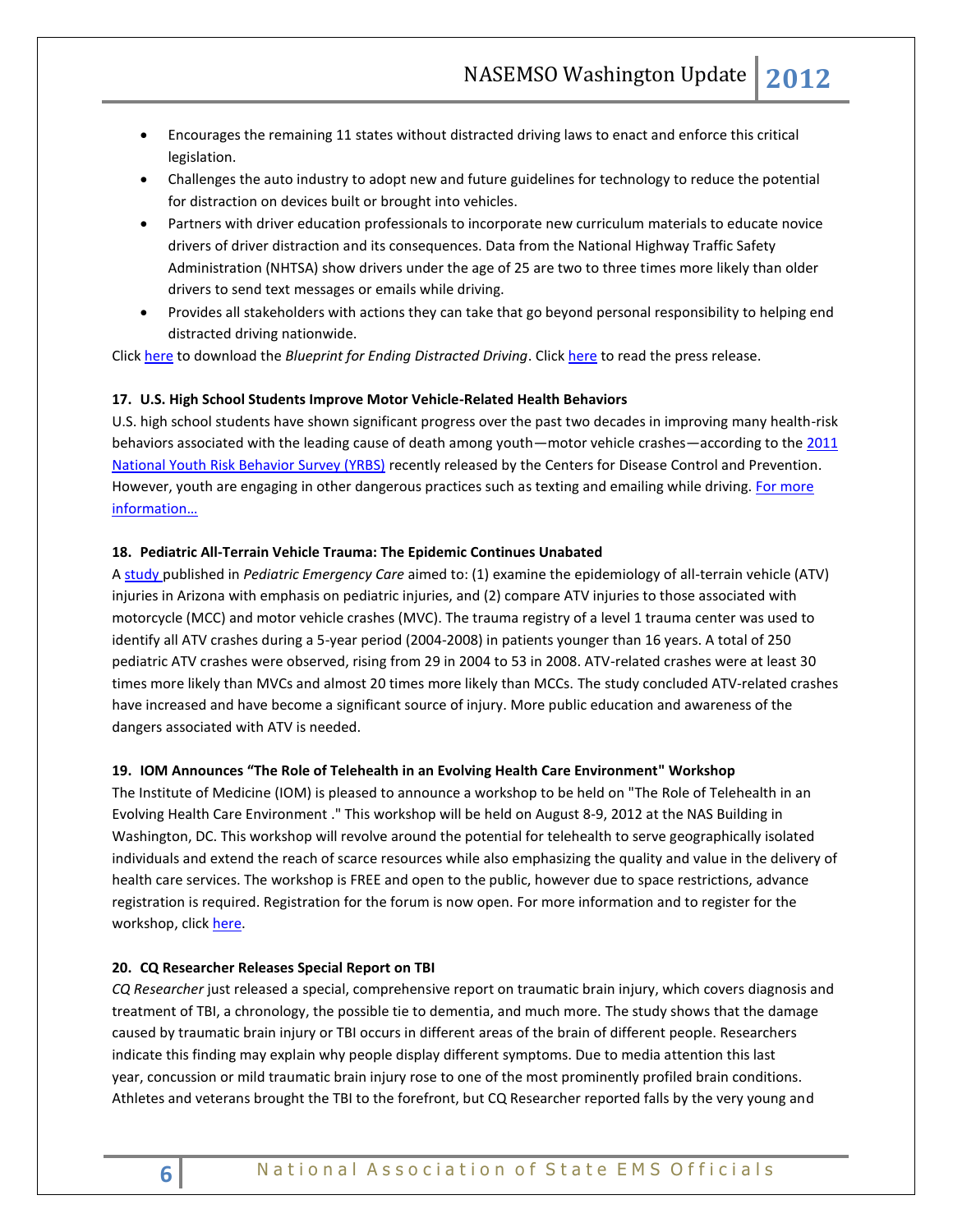very old represent the largest group with traumatic brain injury in America. Falls cause 35 percent of the traumatic brain injuries. [For more information…](http://www.biausa.org/announcements/cq-researcher-releases-special-report-on-tbi)

#### <span id="page-6-3"></span><span id="page-6-2"></span>**21. Application Period to Open Monday, June 11, for FY 2012 Assistance to Firefighters Grants**

Application Period for FY 2012 Assistance to Firefighters Grants Opens Monday, June 11, 2012, 8 a.m. Eastern Time. Application Deadline: July 6, 2012, 5 p.m. Eastern Time. Fire departments (career, volunteer, and combination) and nonaffiliated emergency medical service (EMS) providers are eligible to apply. Items eligible for grant funding:

- Operations and Safety Projects: Training, equipment, personal protective equipment, modifications to facilities, wellness and safety projects
- Vehicle Acquisition Projects: Firefighting and EMS vehicles

 Regional Projects (benefiting multiple departments): Training, equipment, personal protective equipment See th[e AFG Program Guidance and Application Kit](http://www.fema.gov/library/viewRecord.do?id=6007) for a description of the funding priorities for FY 2012. Call the AFG Help Desk toll-free at 1-866-274-0960 or contact AFG staff members by e-mail a[t firegrants@fema.dhs.gov](mailto:firegrants@fema.dhs.gov) if you have questions. [For more information…](http://www.fema.gov/firegrants/)

#### <span id="page-6-4"></span>**22. June is Posttraumatic Stress Disorder Awareness Month**

Posttraumatic Stress Disorder (PTSD) affects 1 in 29 Americans, from our country's service men and women to abused children and survivors of rape, domestic violence and natural disasters. During PTSD Awareness Month in June, and throughout the year, we recognize the millions of Americans who experience this challenging and debilitating condition. During PTSD Awareness Month and on PTSD Awareness Day, June 27, 2012, we focus national attention on this debilitating condition and renew our commitment to support research, education, and treatment for those living with PTSD, as well as for their friends and families. We have a responsibility to help Americans who have lived through trauma, especially our nation's service men and women who may be struggling with PTSD. We owe them the care and resources they need to get well. For more information...

#### <span id="page-6-0"></span>**23. FEMA Supports Legislative Change to Allow Tribal Governments to Directly Apply for Federal Disaster Aid**

<span id="page-6-1"></span>FEMA Administrator Craig Fugate released a letter of support for specific legislation in both the United States Senate and House of Representatives that would allow federally recognized tribal governments to make a request for a federal emergency or disaster declaration directly to the President. In December last year, FEMA announced its support to amend the Robert T. Stafford Disaster Relief and Emergency Assistance Act to allow tribes to make a request directly to the President for declarations. Currently, only states and their governors can make such requests. [For more information…](http://www.fema.gov/news/newsrelease.fema?id=63236)**CDC Offers Emergency Preparedness Guide for Older Adults** A new guide from the Centers of Disease Control and Prevention titled "Identifying Vulnerable Older Adults and Legal Options for Increasing Their Protection during All-Hazards Emergencies: A Cross-Sector Guide for States and Communities" aims to equip public health officials, the aging services network, emergency management, and essential partners from other sectors and at all jurisdictional levels with critical information, strategies, and resources to improve the planning for and protection of vulnerable community-dwelling older adults during allhazards public health emergencies. The guide covers topic areas such as developing plans, partnering and collaboration, using data for action, building registries, using law-based solutions, sheltering and caregiver preparedness. For more information or to download the guide, [visit here.](http://action.apha.org/site/R?i=sJGVoRNvoPaNmR-mTHqnag)

#### <span id="page-6-5"></span>**24. AHRQ Requests Nominations for its National Advisory Council**

The Agency for Healthcare and Research Quality (AHRQ) is seeking nominations for seven new public members for its National Advisory Council for Healthcare Research and Quality. The council advises the Secretary of U.S.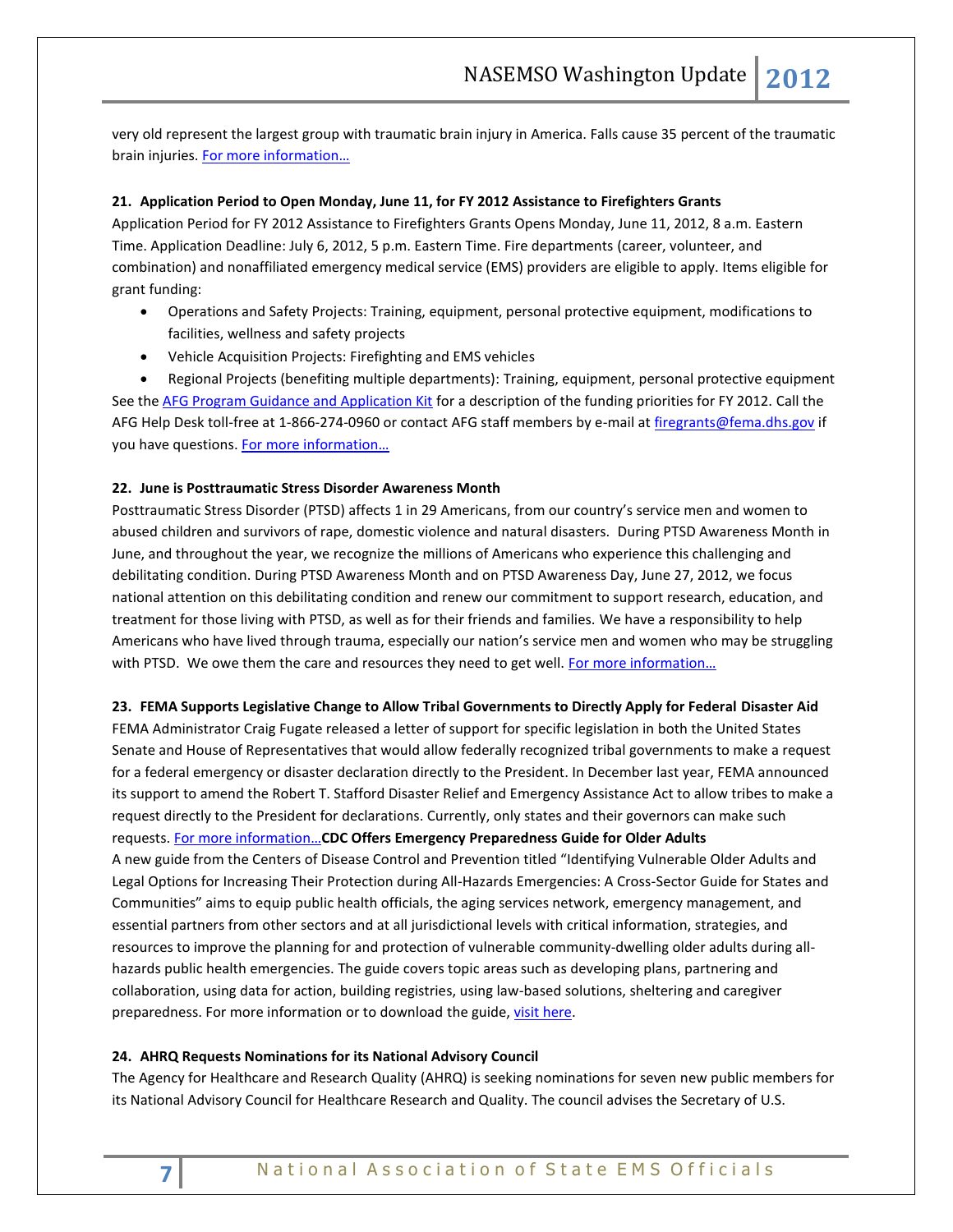Department of Health and Human Services and the Director of AHRQ on matters related to activities of the Agency to improve the quality, safety, efficiency, and effectiveness of health care for all Americans. AHRQ seeks individuals who are distinguished in the conduct of research, demonstration projects, and evaluations with respect to health care; in the fields of health care quality research or health care improvement; in the practice of medicine or other health professions; in the private health care sector (including health plans, providers, and purchasers) or administrators of health care delivery systems; in the fields of health care economics, information systems, law, ethics, business, or public policy; and in representing the interests of patients and consumers of health care. [Nominations a](http://click.bsftransmit1.com/ClickThru.aspx?pubids=8731%7c0835%7c445%7c497&digest=2YfpdDux%2fLWauIKlpt8xoQ&sysid=1)re due July 3.

#### <span id="page-7-1"></span><span id="page-7-0"></span>**25. Federal Partners Continue to Support Response to Western Fires**

Federal partners are working closely with first responders and firefighters from local, state, and tribal agencies to combat and monitor wildfires in Arizona, California, Colorado, New Mexico, Utah, Wyoming as well as other states. Through the National Interagency Fire Center, which coordinates resources from the US Forest Service, Department of the Interior and other federal agencies, firefighters, incident management teams, airtankers, helicopters, fire engines and other resources are being provided to supplement state and local resources as teams continue to respond to fires across the West. For more information...

#### **26. Report Shows Regional Care Systems to Treat Severe Heart Attacks Improve Survival Rates**

North Carolina's coordinated, regional systems for rapid care improved survival rates of patients suffering from the most severe heart attack, according to research in the American Heart Association's journal, *Circulation.* Fewer ST -segment elevation myocardial infarction (STEMI) patients died when paramedics diagnosed them en route to hospitals and hospitals followed well-defined guidelines to quickly treat or transfer patients to facilities that performed artery-opening procedures, if needed. Death rates were 2.2 percent for patients treated to guideline standards and 5.7 percent for those who weren't, according to the study. For more information...

#### <span id="page-7-2"></span>**27. National Planning Framework (PPD 8) Working Draft Documents Released**

In March, the Department of Homeland Security asked for feedback on the National Planning Frameworks as part of the Presidential Policy Directive 8 (PPD 8), and they received more than 3,000 ideas, including comments submitted via the feedback submission forms as well as collected during webinars and in-person workshops. Since then, they have incorporated submissions into the working draft documents. There are a few new additions in the Frameworks. For example, a new 'Supporting Resources' section that provides information on documents and tools is available. You can download the latest versions here:

- [Draft National Prevention Framework](http://www.fema.gov/library/viewRecord.do?id=5946)
- [Draft National Protection Framework](http://www.fema.gov/library/viewRecord.do?id=5947)
- **[Draft National Mitigation Framework](http://www.fema.gov/library/viewRecord.do?id=5944)**
- [Draft National Response Framework](http://www.fema.gov/library/viewRecord.do?id=5945)

You can download the National Disaster Recovery Framework that was completed last September [here.](http://www.fema.gov/pdf/recoveryframework/ndrf.pdf) For questions, please contac[t PPD8-Engagement@fema.dhs.gov.](mailto:PPD8-Engagement@fema.dhs.gov)

**28. Congressional Research Service Issues Two New Reports on the US Fire Administration and SAFER Grants** The Congressional Research Service (CRS) works exclusively for the United States Congress, providing policy and legal analysis to committees and Members of both the House and Senate, regardless of party affiliation. As a legislative branch agency within the Library of Congress, CRS has been a valued and respected resource on Capitol Hill for nearly a century. CRS is well-known for analysis that is authoritative, confidential, objective and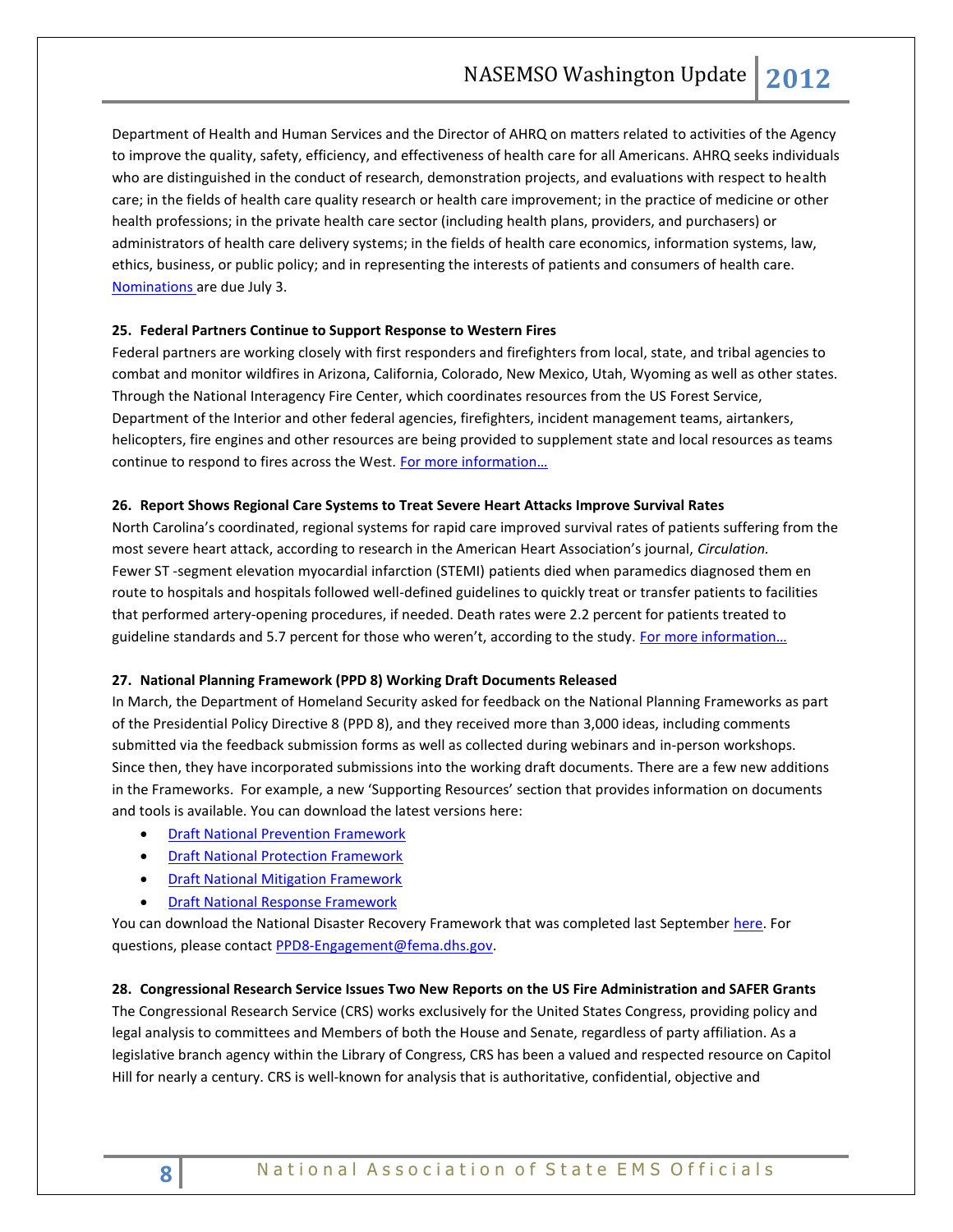nonpartisan. Its highest priority is to ensure that Congress has 24/7 access to the nation's best thinking. The CRS has issued two new reports. Click on the title to read the individual reports.

- [United States Fire Administration: An Overview](http://www.fas.org/sgp/crs/homesec/RS20071.pdf)
- [Staffing for Adequate Fire and Emergency Response: The SAFER Grant Program](http://www.fas.org/sgp/crs/homesec/RL33375.pdf)

#### **29. National PSA Campaign Launches to Encourage Americans to Adapt and Prepare for Wildland Fires**

U.S. Forest Service, National Fire Protection Association and Ad Council launch national PSA campaign encouraging Americans to adapt and prepare for wildland fires. Nearly 70,000 communities in the United States are at risk of damaging wildfires this season. In the midst of wildfire season throughout much of the country, the U.S. Forest [Service,](http://links.govdelivery.com/track?type=click&enid=ZWFzPTEmbWFpbGluZ2lkPTIwMTIwNjExLjgxODk1MDEmbWVzc2FnZWlkPU1EQi1QUkQtQlVMLTIwMTIwNjExLjgxODk1MDEmZGF0YWJhc2VpZD0xMDAxJnNlcmlhbD0xNzAyNjI5MSZlbWFpbGlkPWFsdGVyQG5hc2Vtc28ub3JnJnVzZXJpZD1hbHRlckBuYXNlbXNvLm9yZyZmbD0mZXh0cmE9TXVsdGl2YXJpYXRlSWQ9JiYm&&&101&&&http://www.fs.fed.us/) th[e National Fire Protection Association](http://links.govdelivery.com/track?type=click&enid=ZWFzPTEmbWFpbGluZ2lkPTIwMTIwNjExLjgxODk1MDEmbWVzc2FnZWlkPU1EQi1QUkQtQlVMLTIwMTIwNjExLjgxODk1MDEmZGF0YWJhc2VpZD0xMDAxJnNlcmlhbD0xNzAyNjI5MSZlbWFpbGlkPWFsdGVyQG5hc2Vtc28ub3JnJnVzZXJpZD1hbHRlckBuYXNlbXNvLm9yZyZmbD0mZXh0cmE9TXVsdGl2YXJpYXRlSWQ9JiYm&&&102&&&http://www.nfpa.org/) (NFPA) and th[e Ad Council](http://links.govdelivery.com/track?type=click&enid=ZWFzPTEmbWFpbGluZ2lkPTIwMTIwNjExLjgxODk1MDEmbWVzc2FnZWlkPU1EQi1QUkQtQlVMLTIwMTIwNjExLjgxODk1MDEmZGF0YWJhc2VpZD0xMDAxJnNlcmlhbD0xNzAyNjI5MSZlbWFpbGlkPWFsdGVyQG5hc2Vtc28ub3JnJnVzZXJpZD1hbHRlckBuYXNlbXNvLm9yZyZmbD0mZXh0cmE9TXVsdGl2YXJpYXRlSWQ9JiYm&&&103&&&http://www.adcouncil.org/) announce the launch of a new public service advertising (PSAs) campaign[, Fire Adapted Communities,](http://links.govdelivery.com/track?type=click&enid=ZWFzPTEmbWFpbGluZ2lkPTIwMTIwNjExLjgxODk1MDEmbWVzc2FnZWlkPU1EQi1QUkQtQlVMLTIwMTIwNjExLjgxODk1MDEmZGF0YWJhc2VpZD0xMDAxJnNlcmlhbD0xNzAyNjI5MSZlbWFpbGlkPWFsdGVyQG5hc2Vtc28ub3JnJnVzZXJpZD1hbHRlckBuYXNlbXNvLm9yZyZmbD0mZXh0cmE9TXVsdGl2YXJpYXRlSWQ9JiYm&&&104&&&http://www.fireadapted.org/) which aims to help individuals prepare their homes and communities for the threat of wildfire. This campaign addresses the issue of proactively mitigating wildfire damage in fire-prone communities. Wildfires cost government, businesses and individuals billions of dollars each year in suppression costs and damage to homes, infrastructure, the economy and resources. The television, radio, print, outdoor and web PSAs aim to empower residents to proactively take the steps to make their communities *fire adapted* by reinforcing that "you can't control where a wildfire ember will land - but you can control what happens when it does." The ads direct audiences to visit a new comprehensive website, [www.FireAdapted.org,](http://links.govdelivery.com/track?type=click&enid=ZWFzPTEmbWFpbGluZ2lkPTIwMTIwNjExLjgxODk1MDEmbWVzc2FnZWlkPU1EQi1QUkQtQlVMLTIwMTIwNjExLjgxODk1MDEmZGF0YWJhc2VpZD0xMDAxJnNlcmlhbD0xNzAyNjI5MSZlbWFpbGlkPWFsdGVyQG5hc2Vtc28ub3JnJnVzZXJpZD1hbHRlckBuYXNlbXNvLm9yZyZmbD0mZXh0cmE9TXVsdGl2YXJpYXRlSWQ9JiYm&&&104&&&http://www.fireadapted.org/) where they can find a host of resources on how to prepare for wildfires. The new web portal is a one-stop shop for the latest developments in wildfire safety, best practices, toolkits and programs of the nation's leading wildfire organizations.

#### **30. Medicare: Progress Made to Deter Fraud, but More Could Be Done**

The Centers for Medicare & Medicaid Services (CMS)—the agency that administers Medicare—has made progress in implementing several key strategies the Government Accountability Office (GAO) identified in prior work as helpful in protecting Medicare from fraud; however, important actions that could help CMS and its program integrity contractors combat fraud remain incomplete. For more information...

<span id="page-8-0"></span>**31. New Report From The Nurse Triage Line Project: H1N1 Phone Triage Lines Informed, Aided Patients**

A Center for Infectious Disease Research & Policy (CIDRAP) article about a new report from the Nurse Triage Line (NTL) Project finds the use of nurse phone lines during the 2009 H1N1 pandemic increased public flu knowledge, prevented unnecessary 911 calls and visits to health facilities, and eased access to appropriate antivirals. The NTL project is a partnership between CDC, ASTHO, and NACCHO exploring the acceptability and feasibility of using nurse triage lines to assess the health status of callers, disseminate information, provide clinical advice, and make access to antiviral medications available, if appropriate. The full report can be downloaded from NACCHO's NTL [Project website,](http://www.naccho.org/topics/emergency/pandemicinfluenzaprep/nursetriageline.cfm) but requires a free login. Click [here](http://www.cidrap.umn.edu/cidrap/content/influenza/swineflu/news/jun0412triage.html) to read the CIDRAP article about the report.

#### <span id="page-8-2"></span>**32. Quality of Cardiac Care Is Improving**

Heart disease is the top cause of death for both men and women in the United States. But according to AHRQ's latest National Healthcare Quality Report, patients with heart disease are getting better quality of care. For the podcast or transcript, clic[k here.](http://healthcare411.ahrq.gov/radiocastseg.aspx?id=1283&type=seg)

#### <span id="page-8-1"></span>**33. AHRQ's Health Care Innovations Exchange Focuses on Coordinating Community Care for Seniors**

Programs that provide care coordination and support to seniors and to adults with serious mental illness reduced hospital and nursing home admissions and emergency department visits and are featured in the May 23 issue of [AHRQ's Health Care Innovations Exchange](http://www.innovations.ahrq.gov/). One such program is th[e Tri-County Rural Health Network,](http://innovations.ahrq.gov/content.aspx?id=3395) a nonprofit community development organization that works with low-income individuals in the Mississippi Delta. The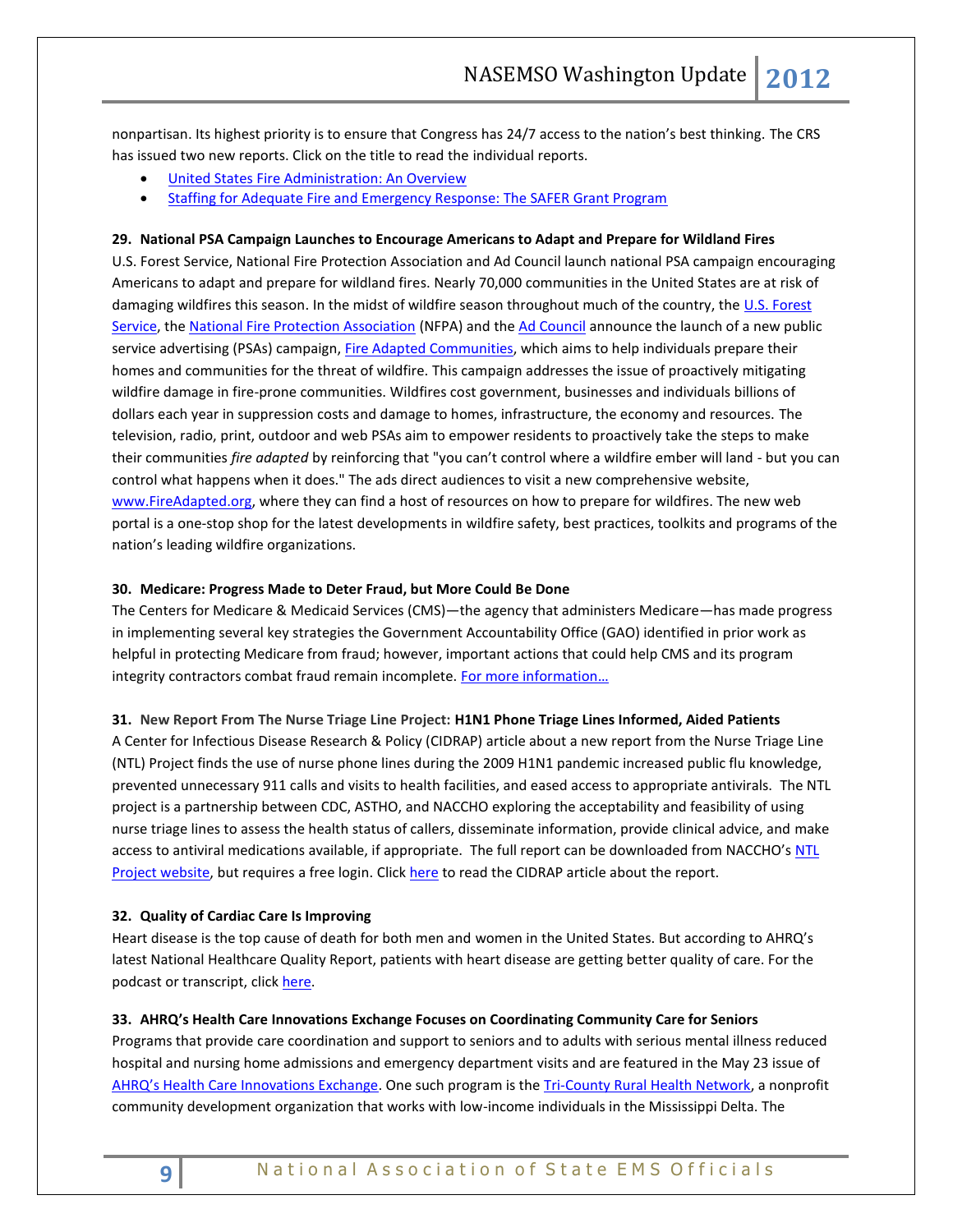program uses outreach workers known as "community connectors" to identify Medicaid-eligible residents who have unmet, long-term health care needs. These workers arrange for residents to receive appropriate home and community-based care, such as medical equipment delivery, home health aide visits, and meals. Over three years, none of the participants needed to be placed in a nursing home. The program also reduced health care costs and generated a return on investment. Read more profiles of innovations related t[o care coordination](http://www.innovations.ahrq.gov/innovations_qualitytools.aspx?search+care%20coordination) on the Innovations Exchange Website, which contains more than 700 searchable innovations and 1,500 Quality Tools.

## <span id="page-9-2"></span><span id="page-9-0"></span>**34. Toxic Exposures, Emergency Planning and Electronic Health Records Webinar**

This month's public health webinar will give a sneak preview into just three of the topics that will be covered in greater depth at the 2012 Public Health Law Conference, including toxic exposures, emergency planning for vulnerable populations and electronic health records. This is an opportunity for webinar attendees to learn about these important subjects, gain insight into the conference and to ask questions that will help form the speakers' final presentations. This webinar is sponsored by The Network for Public Health Law and will take place on Thursday, June  $21^{st}$ , 1:00 – 2:00 p.m. (EDT). Clic[k here](http://www.aslme.org/webinar-registration-toxic-exposures-emergency-planning-and-electronic-health-records-06212012) to register.

## <span id="page-9-1"></span>**35. MCHB to Host Free Webinar: Kids in Disaster**

The Maternal and Child Health Bureau (MCHB) will host the webcast [Kids in Disaster: Facing Our Challenges f](http://click.bsftransmit1.com/ClickThru.aspx?pubids=8731%7c0826%7c445%7c497&digest=Ysbe9%2fG1WTXZiAwVB2KkNQ&sysid=1)rom 12:30 pm to 2:00 pm (Eastern) on June 20, 2012. This presentation will highlight two EMSC Targeted Issue projects: "A Novel Imaging System for Reunification of Children Separated during Disaster" and "Refining Pediatric Disaster Triage Algorithms and Education in the Prehospital Setting." Project investigators will provide a brief overview of their work and highlight significant findings and implications for participants to consider as they strive to improve the provision of emergency care for children during disaster situations. Continuing education credits are available. Click [here](http://learning.mchb.hrsa.gov/LiveWebcastDetail.asp?leid=293) to register for this event.

#### **UPCOMING EVENTS**

## **\*\*\*STATEWIDE EMS CONFERENCES\*\*\***

New Mexico EMS Conference and Expo. July 23-28, 2012. Albuquerque Convention Center, Albuquerque, NM. For [more information…](http://www.emsregion3.org/)

42nd Annual Wyoming Trauma Conference. August 16-19, 2012. Little America Hotel and Resort Cheyenne, Wyoming. Sponsored by the Wyoming Office of EMS, contact Beth Hollingworth at[: beth.hollingworth@wyo.gov](mailto:beth.hollingworth@wyo.gov) or 307-777-7955. [For more information…](http://health.wyo.gov/sho/ems/conferences.html)

Kansas EMS Association Annual Last Blast of Summer Conference. August 9-12, 2012. Wichita Marriott, Wichita, KS. [For more information…](http://www.kemsa.org/LBOS.html) 

Pennsylvania's 35th Annual Statewide EMS Conference and 2nd Annual Pediatric Emergency Care Symposium. August 16-17, 2011. Lancaster County Convention Center & Marriott. Lancaster, PA. Click [here](http://www.cvent.com/events/35th-annual-pennsylvania-statewide-ems-conference/event-summary-dd4555c433834f8aada4af9332575af6.aspx) for more information, including a call for speakers and exhibitor information.

New York State EMS Conference-Vital Signs. October 18-21, 2012. Syracuse, NY. [For more information…](http://www.vitalsignsconference.com/)

18<sup>th</sup> Annual Pocono EMS Conference. October 18-21, 2012. Inn at Pocono Manor, Pocono Manor, PA. For [more information…](http://www.poconoemsconference.com/)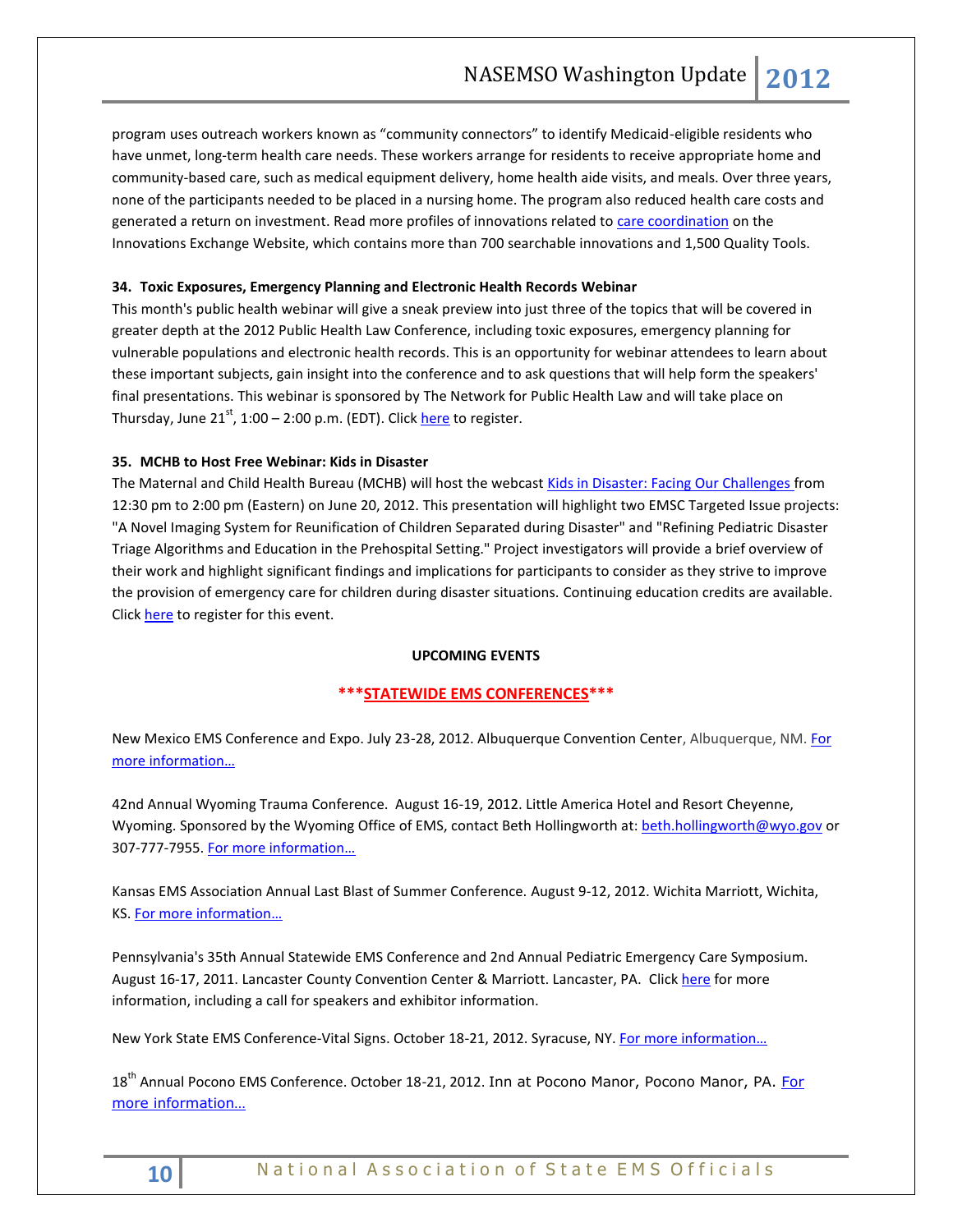New Jersey Statewide Conference on EMS. November 1 -4, 2012. Sheraton, Atlantic City, NJ[. For more](http://www.njemsconference.com/)  [information…](http://www.njemsconference.com/)

27<sup>th</sup> Annual Texas EMS Conference. November 9-14, 2012. Austin Convention Center, Austin, Texas. For more [information…](http://www.texasemsconference.com/).

## <span id="page-10-0"></span>**\*\*\*National Conferences and Special Meetings\*\*\***

\*ClinCon 2012. July 19-22, 2012. Caribe Royale Orlando Resort, Orlando, FL. *ClinCon 2012* is designed to create an educational experience that will help Emergency Department and EMS Personnel to obtain information and skills to better assess and manage their patients and scenes. For more information...

CoAEMSP Accreditation Workshop. June 28-29, 2012. Hyatt Regency Pittsburgh International Airport, Pittsburgh, PA. For more information...

Pinnacle 2012 EMS Leadership & Management Conference. July 16-20, 2012. Cheyenne Mountain Conference Center, Colorado Springs, CO. [For more information…](http://www.pinnacle-ems.com/)

NAEMSE Annual Symposium and Trade Show. August 6-11, 2012. Coronado Springs Resort, Orlando, FL. [For more](http://www.naemse.org/symposium)  [information…](http://www.naemse.org/symposium)

2012 Transportation Hazards and Security Summit and Peer Exchange. August 20-24, 2012. Irvine, CA. For more [information…](http://www.trb.org/Calendar/Blurbs/166997.aspx)

ENA Annual Meeting. September 11-15, 2012. San Diego Convention Center, San Diego, CA. [For more](http://www.ena.org/coursesandeducation/conferences/Pages/Default.aspx)  [information…](http://www.ena.org/coursesandeducation/conferences/Pages/Default.aspx)

Emergency Cardiovascular Care Update. September 11-15, 2012. Rosen Shingle Creek, Orlando, FL. [For more](http://www.eccu2012.com/)  [information…](http://www.eccu2012.com/)

NASEMSO Annual Meeting. September 24-28, 2012. The Grove Hotel, Boise, ID. [For more information…](http://www.nasemso.org/Meetings/Annual/AnnualMeeting2012.asp)

ACEP Scientific Assembly. October 8-11, 2012. Denver, CO. [For more information…](http://www.acep.org/Education/Continuing-Medical-Education-(CME)/Meetings/Future-Scientific-Assembly-Dates/)

The AAP National Conference & Exhibition (AAP Experience). October 20-23, 2012. Ernest N. Morial Convention Center, New Orleans. No matter your role in medicine, you belong at the world's largest pediatric conference. [For](http://www.aapexperience.org/)  [more information…](http://www.aapexperience.org/)

Air Medical Transport Conference. October 22-24, 2012. Seattle, WA. For more information... 3<sup>rd</sup> Annual Trauma Quality Improvement Program (TQIP) Scientific Meeting and Training. October 28–30, 2012. Sheraton Philadelphia Downtown, Philadelphia, PA. [For more information…](http://www.facs.org/trauma/ntdb/tqip-meeting.html)

EMSWorld Expo. October 29-November 2, 2012. Ernest N. Morial Convention Center, New Orleans, LA. [For more](http://emsworldexpo.com/)  [information…](http://emsworldexpo.com/)

1<sup>st</sup> Annual World Trauma Symposium. November 1, 2012. Ernest N. Morial Convention Center, New Orleans, LA. [For more information…](http://www.worldtraumasymposium.com/)